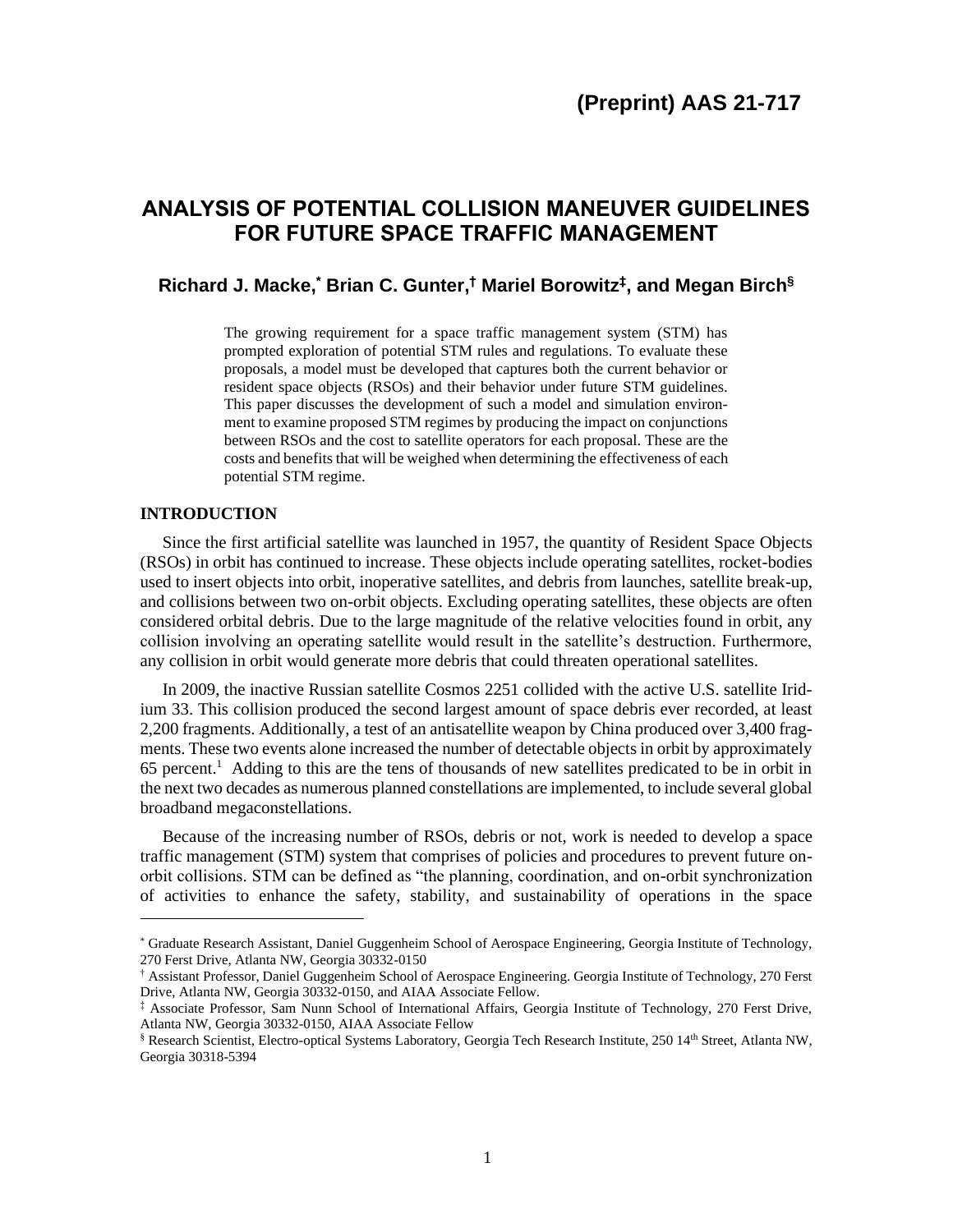environment." Such a system will be an important part of keeping low Earth orbit (LEO) sustainable for the future as activity in orbit continue to grow.<sup>2</sup>

In an effort to test the effects of different STM regimes, we developed a flexible simulation environment of on-orbit objects to estimate their possible collisions (conjunctions). This simulation environment provides for the analysis of extensive catalogues of on-orbit objects for long periods of time. It also allows for the detection of conjunctions between objects based on user-specified criteria such as the minimum range between two objects passing on another, or the probability of collision of the two objects. While the conjunction analysis generates results and metrics with which certain STM regimes can be assessed, the implementation of prospective STM rules and regulations in the simulation is done by virtually maneuvering the satellites in accordance with the provided STM procedures. This maneuvering schema attempts to approximate the behavior of satellites on-orbit while remaining computationally efficient. Various metrics are gathered throughout each simulation to assess the overall effectiveness of each set of STM procedures, to be detailed later.

#### **ORBITAL PROPAGATION**

The basis for the simulation is the propagation of objects in orbit. Due to the number of possible RSOs being simulated and the time windows of simulation, the Simplified General Pertubations-4 (SGP4) model was used. SGP4 accounts for perturbations caused by Earth's non-spherical shape, drag, radiation pressure, and the gravitation of third bodies<sup>3</sup>. The benefits of the SGP4 model include its relative computational efficiency and its analytic nature. By being analytical in nature, SGP4 calculates the state, position and velocity vectors, of an object in similar computational time for epochs both relatively close to and relatively far from the initial epoch, e.g., the calculation of the state of an object one minute from the provided initial state values takes similar time to accomplish as the calculation of the state of an object 5 days from the provided initial state values. This reduces the time to propagate objects over large time windows compared to numerical propagators that calculate the future state of an object at a certain epoch using the state of the object one time step before the propagation epoch. However, the simplified nature of SGP4 means that its error increases by approximately 1 to 3 kilometers per day. 4

SGP4 was created by the North American Aerospace Defense Command (NORAD) for use with their two-line elements (TLE) data format. Three-line elements are TLEs with an additional line at the beginning that is the name of the object given by the United States Space Force's  $18<sup>th</sup>$ Space Control Squadron (18SPCS). TLEs themselves are two fixed-length lines of text that give information about an orbital object's state at a certain epoch. TLEs are also intended to be used as inputs for the SGP4 propagator. Additionally, a catalogue of all data tracked by NORAD, except for satellites that NORAD excludes for national security purposes, is available online\* in TLE form from the  $18SPCS$ .<sup>3</sup> Therefore, the simulation expects an input file consisting of a list all the objects to be included in TLE form or three-line element form.

Because the simulation is intended to be used to analyze the effects of STM regimes on large catalogues of data, and not to be a precise predictor of actual orbital conjunctions, SGP4 is assumed to sufficiently model the behavior of orbital objects, i.e., the results of SGP4 are assumed to be completely accurate in the "universe" of the simulation.

<sup>\*</sup> https://www.space-track.org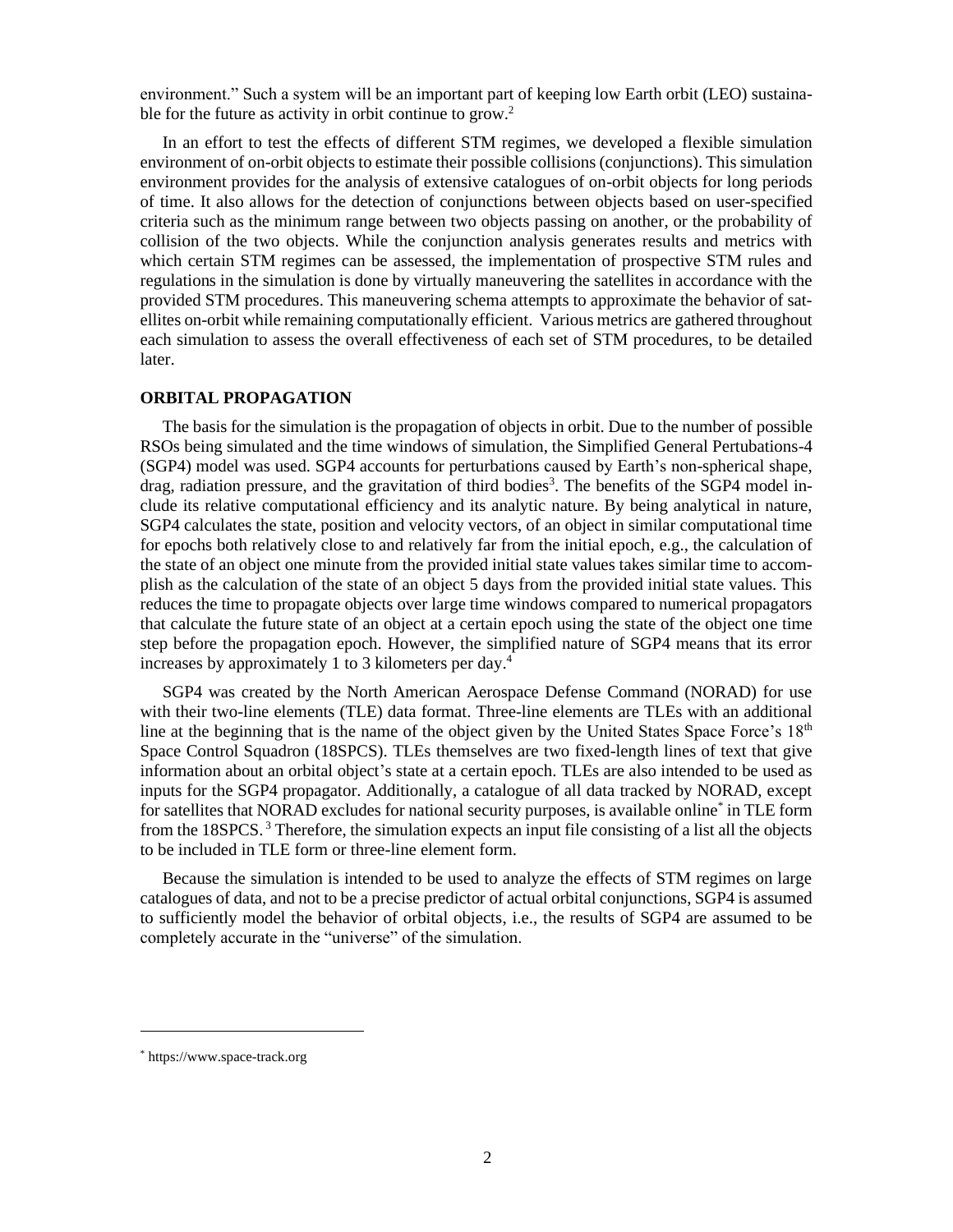#### **CONJUNCTION ANALYSIS**

To evaluate the effectiveness of an STM regime, one of the most important metrics is the reduction in the number of conjunctions found after the regime is implemented compared to other STM systems, or the complete lack of one. Therefore, the simulation includes a procedure to find conjunctions between all objects in the simulation.

Finding conjunctions requires comparing each RSO to every other RSO at each time step to determine whether the pair of RSOs is within a defined maximum range of closest approach, also known as  $R_{cr}$ , or if they passed within this range between the previous time step and the current one. However, calculating the range of closest approach within a certain time step for each pair of RSOs will expend large amounts of computing time and resources. So, a method of filters is implemented to remove RSO pairs that could not possibly pass within the given maximum range of closest approach before the next time step. These filters are increasing in complexity to filter out as many RSO pairs as possible using the smallest amount of computation time.

The first filter, a common one used in many conjunction analysis filtering schemes, is a perigeeapogee filter. This filter looks at the perigee and apogee of each RSO in a pair. If the perigee of one RSO is larger than the apogee of the other by greater than the  $R_{cr}$ , there is no way for the two RSOs in question to conjunct. Equation (1) is used to determine whether a pair of RSOs pass or fail this filter. Because this filter only implements four operations, it is relatively quick, and thus is used as the first filter.

$$
\max\left(\text{perigee}_1, \text{perigee}_2\right) - \min\left(\text{apogee}_1, \text{apogee}_2\right) > R_{cr} \tag{1}
$$



**Figure** 1. Relationship between threshold volume and  $R_{thresh}$ , the critical volume and  $R_{cr}$ , and the **maximum possible relative velocity**  $(v_{esc})$  **(adapted from [5]).** 

For further filtering, a variation of the "Smart Sieve" method is used.<sup>5</sup> This method uses an implementation of three filters. The first filter is based on the designation of a threshold volume. Designating one RSO the secondary and one the primary and centering a frame of reference on the primary object, the threshold volume is a sphere around the primary such that a secondary RSO cannot enter the critical volume, a sphere around the primary with a radius of  $R_{cr}$ , and then leave the threshold volume within the same time step. See Figure 1 for a graphical representation.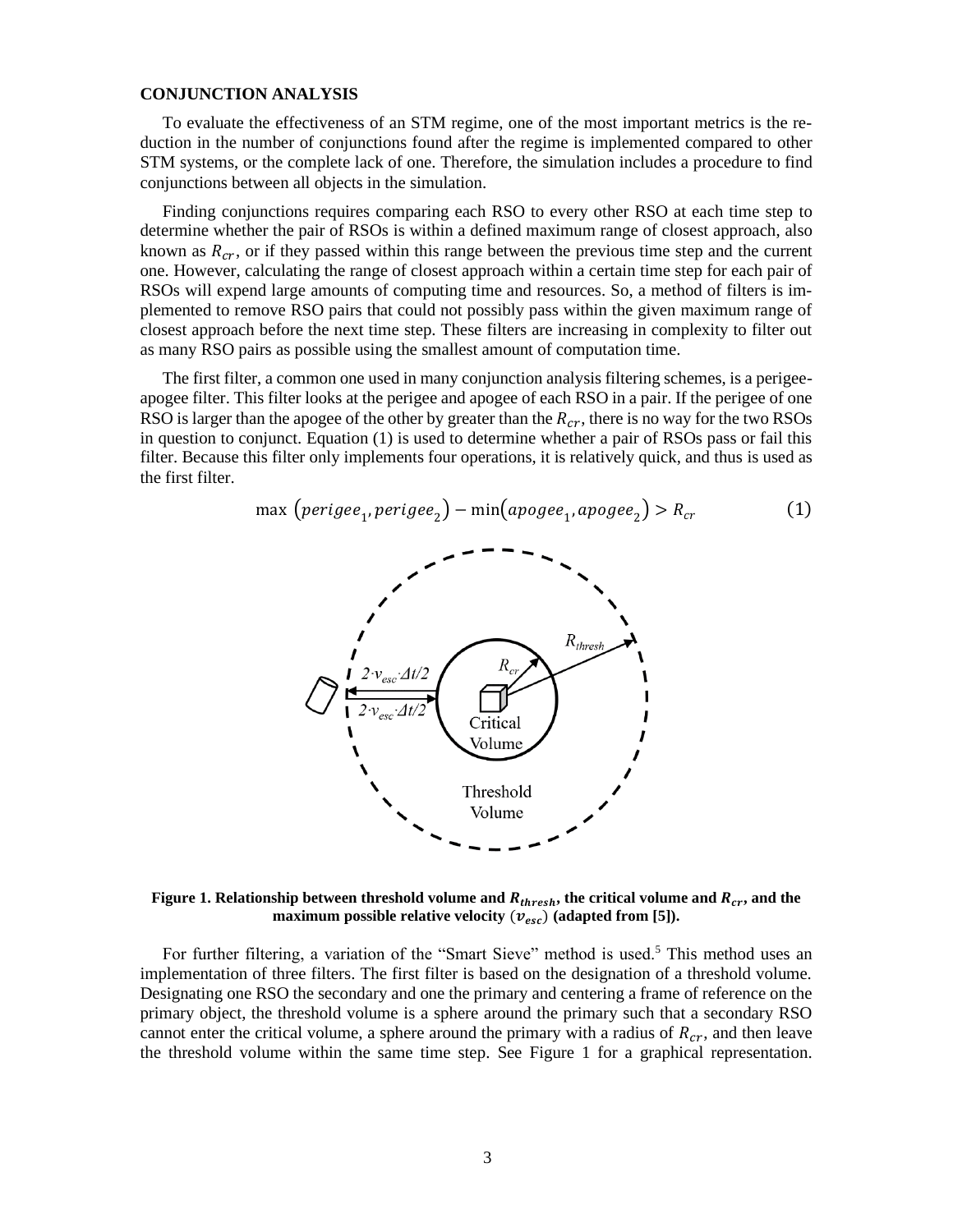Equation (2) shows the calculation for the threshold radius,  $R_{thresh}$ , where  $v_{esc}$  is Earth's escape velocity and  $\Delta t$  is the propagation time step. The r<sup>2</sup> filter is the filter that removes RSO pairs that are farther than  $R_{thresh}$  away from each other. This is done by removing RSO pairs such that for relative position,  $r_0$ ,  $r_{0,x}^2 + r_{0,y}^2 + r_{0,z}^2 > R_{thresh}^2$ .

$$
R_{thresh} = R_{cr} + v_{esc} * \Delta t \tag{2}
$$

min



 $r_{\theta}$ 

 $v_{rel}$ 



**Figure** 3. New critical volume, its radius  $(R_{acc})$ , and its relationship to the relative velocity vector  $(v_{rel})$  and the relative position vector  $(r_0)$  (adapted from [5]).

Next, the range of closest approach can be estimated, excluding the orbital bending due to gravity. Equation (3) shows how to calculate this range of closest approach estimate,  $r_{min}$ . The next filter takes advantage of the fact that the relative acceleration between two RSOs can never be more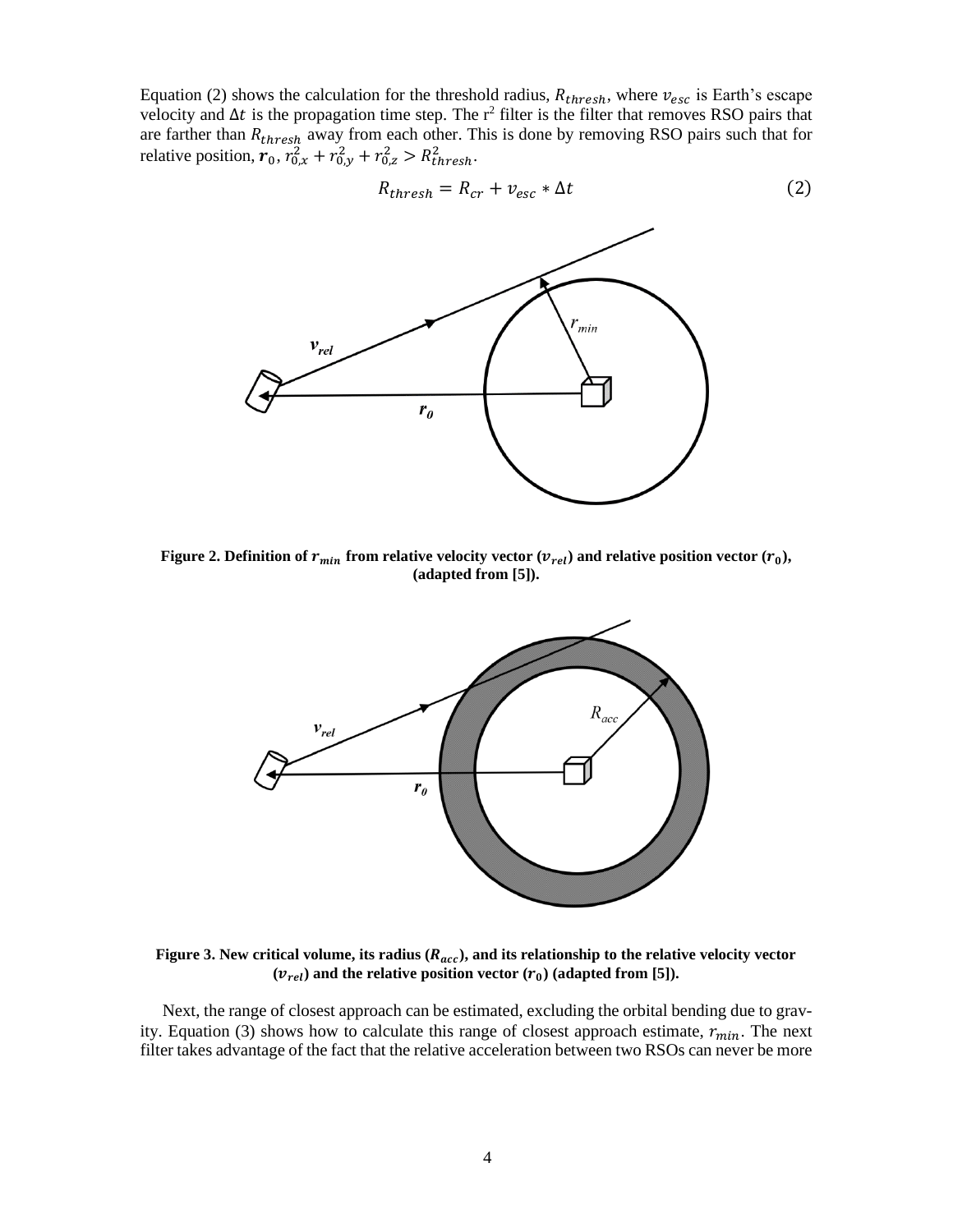than twice the gravitational acceleration at sea level. Combining the maximum difference between a linear path and the true relative motion of the secondary with respect to the primary, with the critical volume, a new critical volume is created. The radius of this new critical volume,  $R_{acc}$ , is found using Equation (4). The second sieve combines these two, and discards RSO pairs that have an  $r_{min} > R_{acc}$ . Figures 2 and 3 show the geometry of this filter.

$$
r_{min} = \sqrt{r_0^2 - \left(r_0 \cdot \frac{v_{rel}}{v_{rel}}\right)^2}
$$
 (3)

$$
R_{acc} = R_{cr} + g_0 \Delta t^2 \tag{4}
$$

Finally, the last filter calculates another threshold radius. However, this filter uses the actual relative velocity instead of twice Earth's escape velocity. This filter requires more computation, which is why the less accurate, but simpler threshold filter is used first. Equation (5) shows how to find the new, finer threshold volume radius,  $R_{thresh, fine}$ . This filter uses the same test as the first one, replacing  $R_{thresh}^2$  with  $R_{thresh,fine}^2$ :  $r_{0,x}^2 + r_{0,y}^2 + r_{0,z}^2 > R_{thresh}^2$ .

$$
R_{thresh,fine} = R_{acc} + \frac{1}{2} \left( \boldsymbol{v}_{rel} \cdot \frac{\boldsymbol{r}_0}{r_0} \right) \Delta t \tag{5}
$$

The last step, after discarding as many RSO pairs as possible, is to calculate the actual range of closest approach. For this step, an iterative process uses a Taylor approximation that takes an initial guess of the time of closest approach (TCA). The next TCA estimation is formed using the relative position and relative velocity vectors from the previous step. For each iteration, SGP4 is called at the new TCA estimate. After the TCA value converges, the final TCA is input into the SGP4 propagator to find the two states at TCA, then the actual range of closest approach. The iteration scheme is shown in Equation (6). The iteration is run until the time converges within a threshold value. This value is defined as the time an object would take to travel 50 meters if it were travelling at the relative velocity between the two RSOs. The 50-meter error margin was chosen as a value that allowed the iteration schema to converge rapidly while still providing a high level of accuracy when determine the range of closest approach.

$$
t_{i+1} = t_i - \frac{\bm{r}_{0,i} \cdot \dot{\bm{r}}_{0,i}}{\dot{\bm{r}}_{0,i} \cdot \dot{\bm{r}}_{0,i}}
$$
 (6)

Although the conjunction determination function is run at every propagation time step, it does not necessarily check every possible RSO pair at every step. If the distance between two RSOs is much greater than the  $R_{cr}$ , the secondary object will not come within  $R_{thresh}$  for a number of steps. So, comparison between the two RSOs can be skipped for multiple time steps. Equation (7) gives a conservative number of steps to skip that will not result in skipping a future conjunction.

$$
N_{skip} = \text{int}\left(\frac{r_0 - R_{thresh}}{2v_{esc}\Delta t}\right) \tag{7}
$$

This number is then stored for each RSO pair. If it is greater than 1, the RSO pair is not compared.

#### **IMPLEMENTING MANEUVERS**

The next step after discovering a conjunction is to maneuver the RSOs, if possible, to eliminate the conjunction. For a certain conjunction, a corresponding maneuver is implemented that alters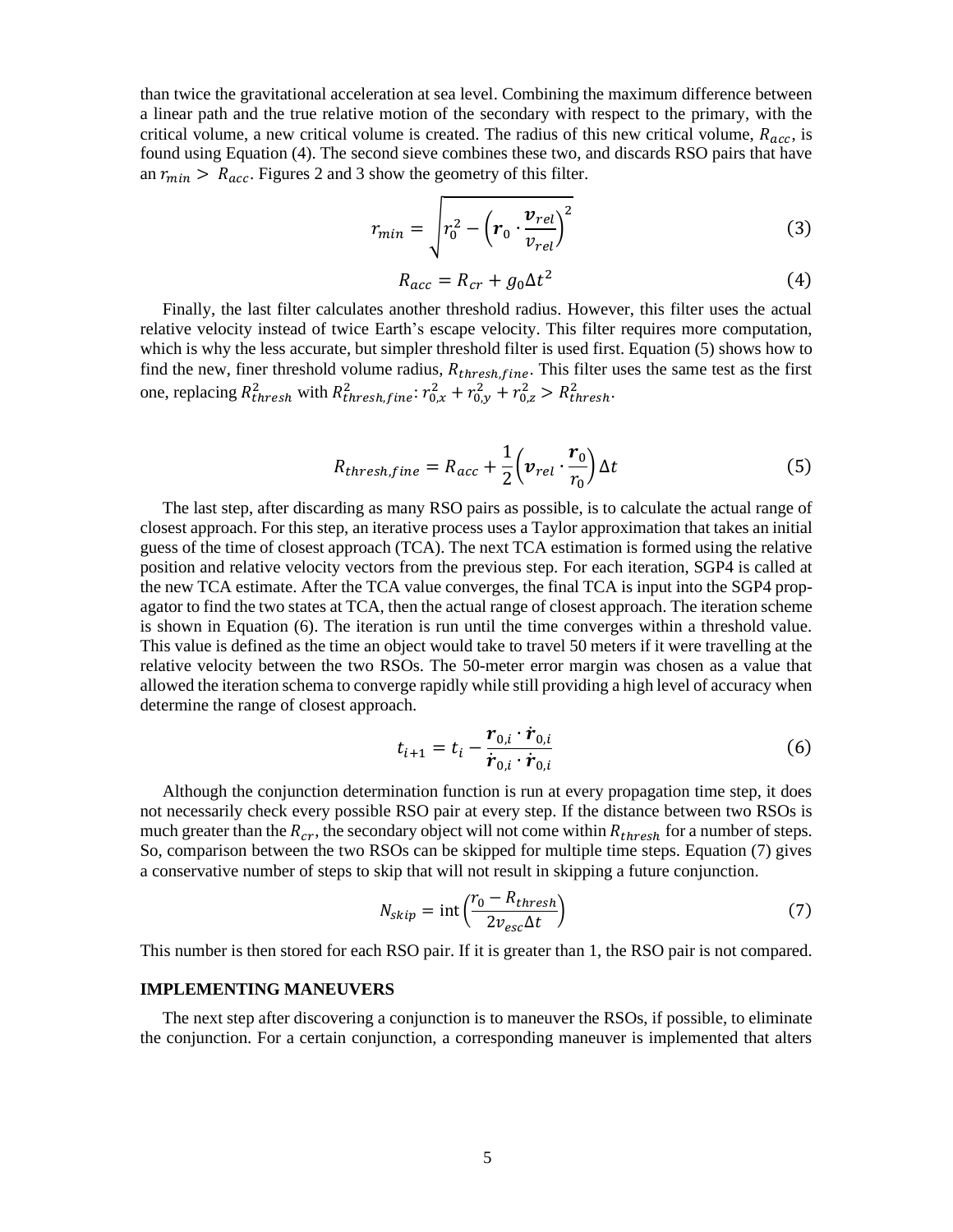the orbit, or orbits, of the RSO(s) such that the conjunction no longer occurs. Currently, the maneuver used is an orbital phasing maneuver. This maneuver adjusts the time of perigee while leaving the RSO in the same orbital track. This changes the time at which one of, or both of, the RSOs will reach the conjunction point. Equations (8) through (13) show the calculations to determine the change in velocity required to enter an orbit that will move the RSO by an angle of  $\phi$  in its orbit. The direction of the change in velocity will align with the RSO's current velocity vector. After an orbit, a change in velocity ( $\delta v$ ) of the same magnitude in the opposite direction is imparted. After the conjunction has passed, the process is performed again with a negative value of the original  $\phi$ . This process is updated slightly to increase the period between the first and second burns to be as many orbits as possible before the conjunction instead of using only a single orbit to coast. This reduces the  $\delta v$  required for both burns. Figure 4 shows a phasing maneuver graphically.



**Figure** 4. Orbit phasing maneuver. At  $r_0$ , spacecraft increases velocity to raise apogee. In phasing **orbit, spacecraft takes longer to complete a single orbit, so once it reaches perigee after an orbit, it decreases velocity to lower apogee back to original altitude before maneuver. The size of the phasing**  orbit determines how far behind the spacecraft lags, and thus  $\phi$ .

$$
T_1 = 2\pi \sqrt{\frac{a_1^3}{\mu}}\tag{8}
$$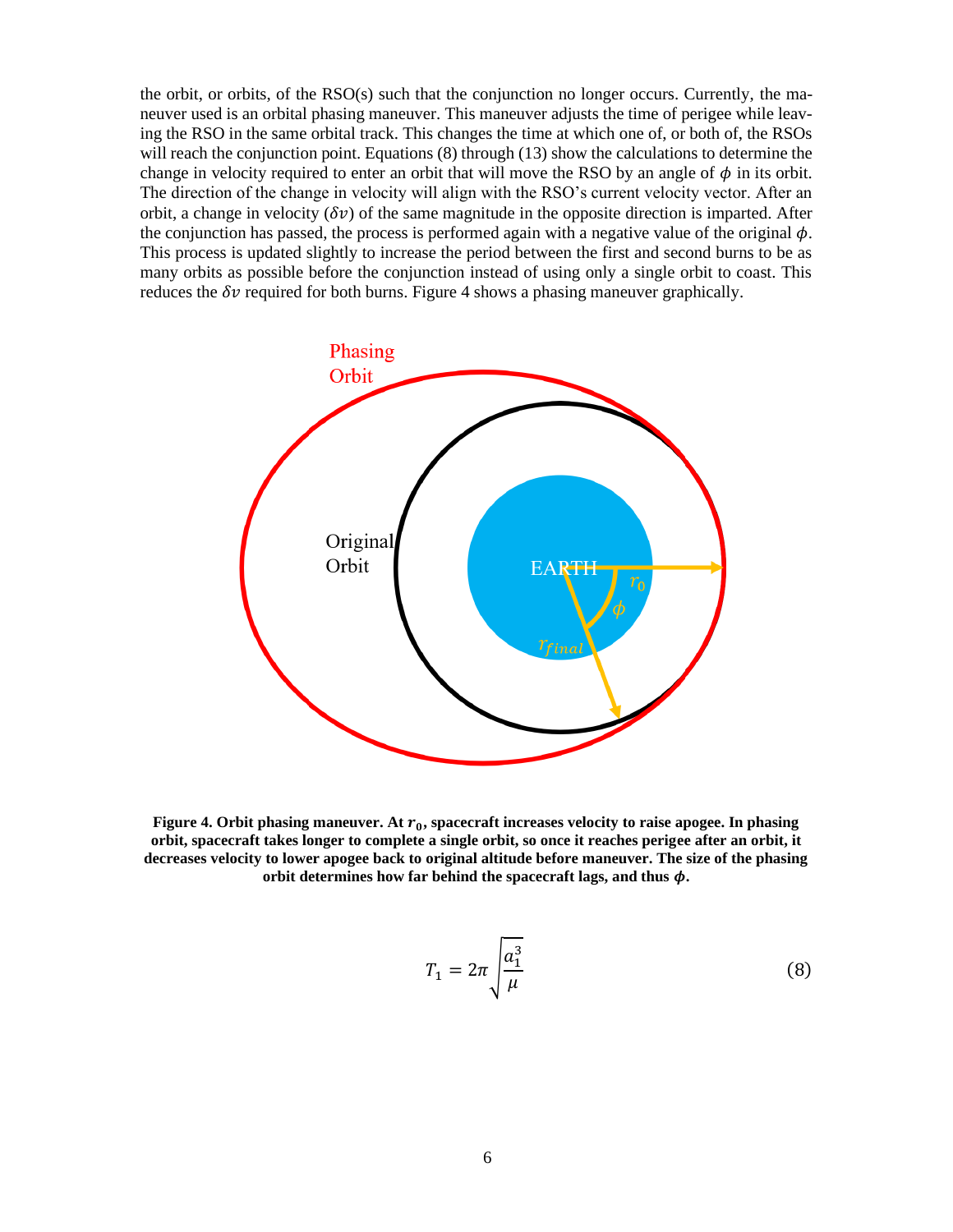$$
\delta E = 2 \tan^{-1} \left( \sqrt{\frac{1 - e}{1 + e}} \tan \left( \frac{\phi}{2} \right) \right) \tag{9}
$$

$$
tphase_1 = \frac{T_1}{2\pi} * (\delta E - e * \sin(\delta E))
$$
\n(10)

$$
T_2 = T_1 + tphase_1 \tag{11}
$$

$$
a_2 = \left[\sqrt{\mu} \left(\frac{T_2}{2\pi}\right)\right]^{\frac{2}{3}}\tag{12}
$$

$$
\delta v = \sqrt{\mu \left(\frac{2}{r_0} - \frac{1}{a_2}\right)} - v_0 \tag{13}
$$

After determining the  $\delta v$  required, the satellite should be reinitialized with a state equivalent to the old velocity vector plus the  $\delta v$  and the same position as before. However, SGP4 does not take position and velocity as state values. Instead, it takes orbital element values as an input. The most complicating factor, though, is that it does not take the normal orbital elements that can be calculated from position and velocity, sometimes called oscillating orbital elements, but instead takes mean orbital elements. So, a method to convert oscillating orbital elements to mean orbital elements must be used.

This simulation uses a direct iteration approach to find the mean orbital elements that correspond to given oscillating orbital elements. <sup>6</sup> The process begins by using the oscillating orbital elements as the initial guess for the mean elements. Then, run SGP4 with those inputs to find new state vectors. Take the difference between the newly calculated state vectors and the original state vectors and add that to the previous iteration's guess. That will be the next iteration's guess. Convert those state vectors into oscillating orbital elements and repeat. Equations (14) through (17) describe this process.  $\boldsymbol{\chi}$  represents the state vector, position and velocity combined, and the OrbElements are the oscillating orbital elements calculated from the state vector.

$$
x_{sgp,i} = SGP4(OrbElements_i)
$$
 (14)

$$
\delta x_i = x_0 - x_{sgp} \tag{15}
$$

$$
x_{i+1} = x_i + \delta x_i \tag{16}
$$

OrbElements<sub>i+1</sub> = State2OrbElements
$$
(x_{i+1})
$$
 (17)

This iteration is run until each component of the position and velocity vector produced by the estimated mean orbital elements is within  $10^{-7}$  km or km/s of the desired value.

After determining the necessary mean orbital elements, the RSO that is intended to maneuver is reinitialized in its new state using the calculated elements. Every time a maneuver is implemented the iteration must be run to determine the values that will put the RSO in its desired state. Fortunately, this iteration scheme converges quite quickly. So, it is not a bottleneck in the simulation that increases runtime significantly. Additionally, after TCA has passed, the simulation has the option to maneuver the RSO back to its original position.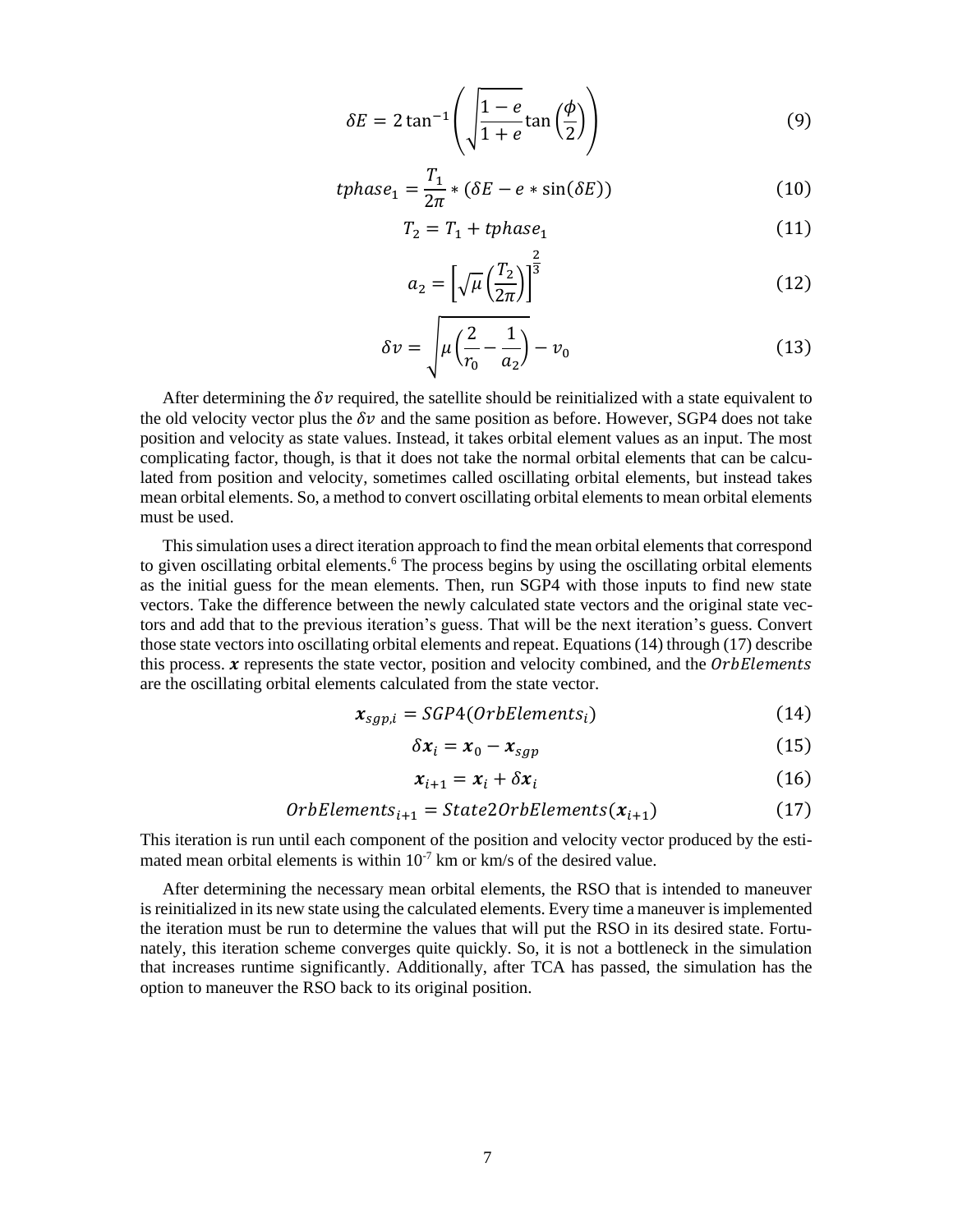#### **MODELING REALISTIC MANEUVER BEHAVIOR**

Now that the infrastructure to implement maneuvers has been developed, the next step is to determine the magnitude of the maneuver to implement. Because only an orbital phasing type of maneuver is built, the magnitude is measured by the angle  $\phi$  by which to move the RSO. The first step is to choose a starting  $\phi$  that ensures the conjunction in question is avoided. The  $\phi$  value is chosen to be the angle that is subtended by an arc with a length equal to  $R_{cr}$  at a radius equal to the RSO in question's orbital radius at TCA. This angular value is multiplied by a conservative safety factor of 2.5. Equation (18) shows the equation used to calculate this  $\phi$  value.

$$
\phi = 2.5 * \frac{R_{cr}}{r_{TCA}} \tag{18}
$$

While this choice of  $\phi$  will avoid the original conjunction, it may create future conjunctions. So, a method for adjusting the  $\phi$  value is needed to choose one that will not create future collisions with other RSOs. We named this process the "sufficing" process as it is unlikely an automated process that runs sufficiently quickly to allow for large simulations will determine the most optimal maneuver for every conjunction. However, this process suffices in determining a maneuver that will avoid future collisions with other satellites.

The sufficing process in the simulation starts with the initial  $\phi$ ,  $\phi_0$ , determined above. This process is:

- (1) Perform a maneuver on a copy of the original RSO using the  $\phi_0$  calculated using the process described earlier in this section
- (2) Propagate the RSO copy through the initial maneuver and the maneuver back to its original position, or only until after TCA if it is not maneuvering back to its original position.
- (3) For each step of the propagation, run the conjunction detection function, but only against the RSO maneuvering. I.e., check every RSO against the maneuvering RSO instead of checking every RSO against every other RSO.
- (4) If a collision is found, increase the maneuver's  $\phi$  value
- (5) Return to step one with the increased  $\phi$  value
- (6) If no collision is found, use the final  $\phi$  value to run the maneuver on the actual RSO
- (7) Propagate the maneuvered RSO forward until it returns to its original orbital position, or until the end of the propagation window if RSOs are not maneuvering back, and save the new data for continuing on with the main conjunction detection process.

While the value by which  $\phi$  changes with every iteration can be adjusted if desired, it is initially set to increase by  $\phi_0$  every iteration. Testing showed that smaller adjustment values often did not eliminate the new conjunction that was found, requiring multiple iterations to avoid the same conjunction and using additional computational time. By using multiples of  $\phi_0$ , if an iteration *i* finds a new conjunction, the next iteration  $i + 1$  will likely avoid that conjunction. Finally, only 15 iterations are attempted. If a conjunction is found on the 15<sup>th</sup> iteration the final  $\phi$  is used and the  $\delta v$  is recorded. It is assumed a satellite operator would be able to determine a more precise and unique maneuver to avoid all conjunctions for the same, or less,  $\delta v$  compared to the  $\delta v$  it takes to maneuver by 15 $\phi_0$ . This means that the final  $\delta v$  recorded will be an overestimation of what would likely be the true  $\delta v$ .

#### **CALCULATING PROBABILITY OF COLLISION**

Probability of collision is an important metric for conjunctions, and one that operators frequently use to determine whether they should maneuver their satellite to avoid a collision. In calculating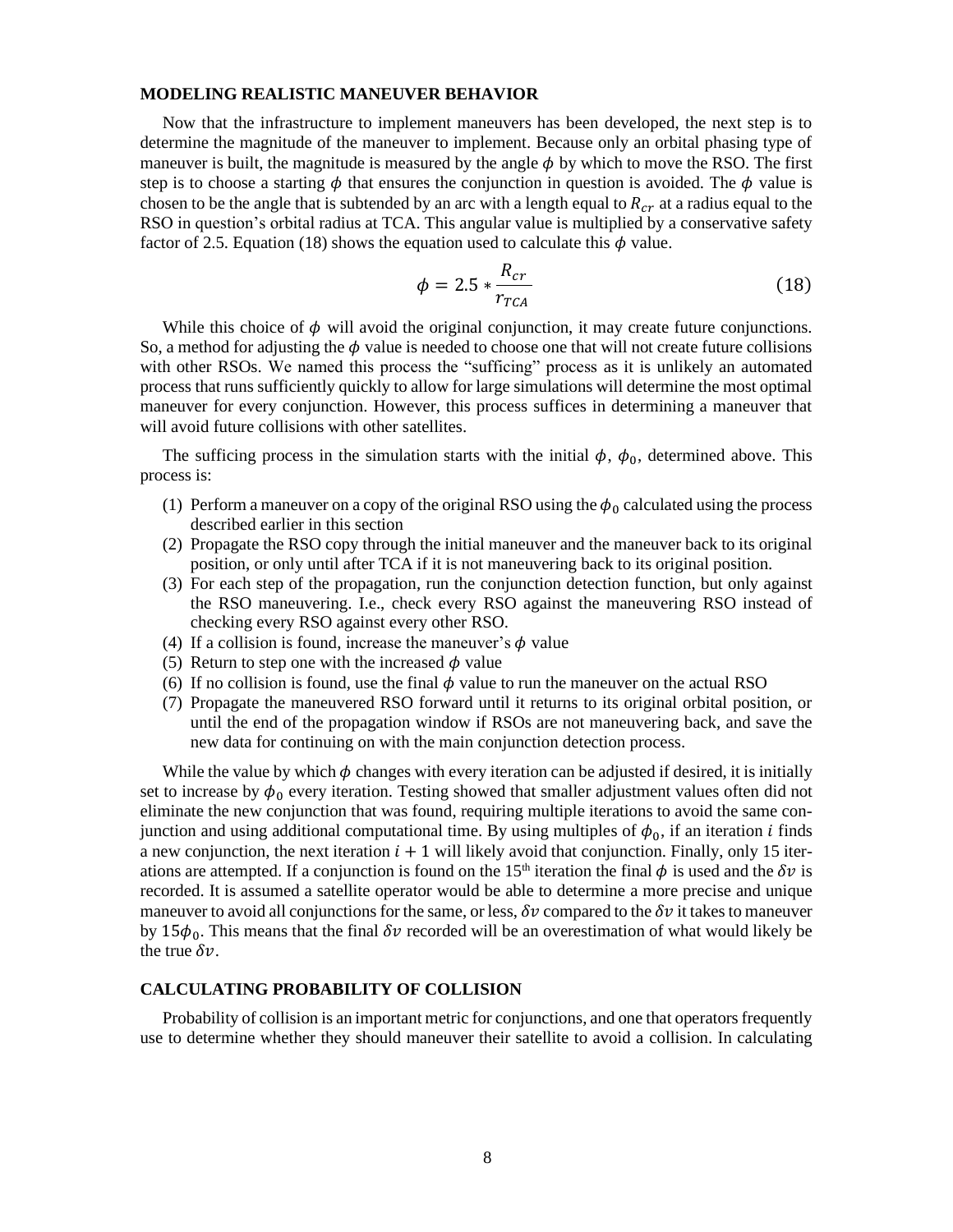the probability of collision  $(P_c)$  for a conjunction, four assumptions or simplifications are made. First, the relative motion between two RSOs during a conjunction is considered linear due to the high relative velocities found in on-orbit. Such high relative velocities mean the relatively small acceleration due to gravity is negligible during the period of conjunction. Second, the positional errors are zero-mean, Gaussian, and uncorrelated. Third, the positional covariance, its shape, size, and orientation, is assumed to be constant due to the relative short period of the conjunctions. Finally, the RSOs are modeled as spheres. Modeling the RSOs as spheres with a radius equal to half the largest dimension of each RSO will overestimate the probability of collision as the sphere model encompasses the entire satellite. The spherical assumption reduces complexity in the calculation of  $P_c$  and reduces the need for observation and tracking data on the orientation of objects; data that are often difficult to produce or find. 7

#### **Covariance Matrix Generation**

The first step in calculating the probability of collision is generating the covariance matrices that quantify the positional error for each RSO. This positional error at TCA is comprised of uncertainty from the observation, e.g. uncertainties in the equipment used to measure the position of an RSO, and uncertainty from the propagation of the RSO's state into the future. The uncertainty due to the methods the 18SPCS uses in state determination is not released publicly. Because we use SGP4, the propagation uncertainties can be estimated. The process to do so is explained below.

The covariance  $\mathcal C$  is the expectation of the product of the deviation of variables from their mean. For a vector, the covariance is given by Equation (19).

$$
C_v = E[(v - m)(v - m)^T]
$$
\n(19)

In Equation (19),  $m$  is the vector containing the mean of each element of  $v$ . If there were N independent measurements of the state vectors for each RSO  $(X_i)$ , and the true state were known, the true errors could be calculated. However, because the data given by the 18SPCS is not in the form of position and velocity states, the true state cannot be known. Instead, by running the 18SPCS data through SGP4 at a time from epoch of 0, a best estimate,  $\overline{X}$ , is determined. With this best estimate, instead of true error, residuals, defined as

$$
\delta X_i = X_i - \bar{X} \tag{20}
$$

are calculated. In these conditions, the covariance is given by Equation (21).

$$
C_v = E[(\delta X_i - m)(\delta X_i - m)^T]
$$
\n(21)

In Equation (21),  $m$  is again defined as a vector comprised of the mean of each element of the residuals, or  $E[\delta X_i]$ .

When calculating the covariance matrix, historical data from the 18SPCS is used to provide the multiple state estimates needed to generate the covariance. The period of time from which historical data is taken is equal in length to the period of propagation for which error is being estimated. For example, if the error associated with three days of propagation is needed, the most current data is used for the best estimate. Then all the data between the current data and data from three days ago is stored. This allows the simulation to represent the time before a possible conjunction an operator would be notified of the conjunction. In the previous example, if an operator is notified of a conjunction occurring in three days, the notifying organization must be propagating forward three days in time. The RSOs' state vectors at TCA for this conjunction would thus have an uncertainty associated with three days' worth of propagation. In the simulation, generating the uncertainty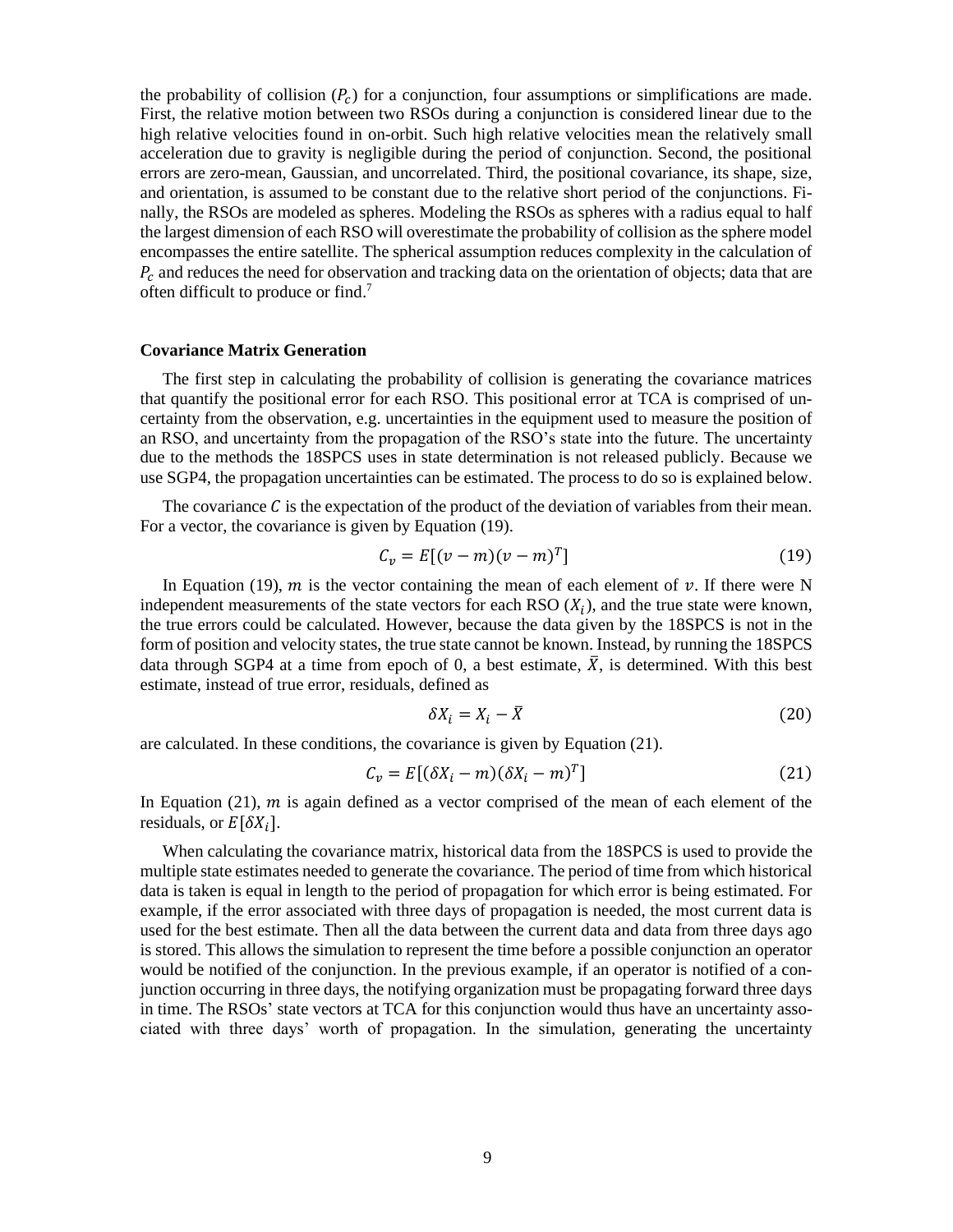associated with three days of propagation simulates the window between the notification of a conjunction to an operator and the time of the conjunction.

After gathering the data from the 18SPCS, the actual state values must be determined. First, as mentioned before, the most current data available is run through the SGP4 propagator at the data's included epoch to generate the best estimate for the true state. For example, the TLE for a certain RSO might give the state values at noon on January  $1<sup>st</sup>$ , 2021. So, that RSO's TLE data is run through the SGP4 propagator at noon on January 1<sup>st</sup>, 2021 to convert the TLE's data format into the position and velocity vectors for the RSO at noon on January 1<sup>st</sup>. Then, all the historical data is propagated to the same point. In the same example, data from 10:00 AM on December  $30<sup>th</sup>$ , 2020 would be propagated to noon on January 1<sup>st</sup>, 2021. Equation (22) is used to calculate residuals,  $\delta x_i$ for each object with  $X_i$  being each individual state estimate except for the best estimate, which is  $\bar{X}$ .

$$
\delta x_i = X_i - \bar{X} \tag{22}
$$

After generating all the residuals for each RSO, the mean vector,  $m$ , of the residuals is calculated for each RSO. The mean vector is a vector where each element is the mean of the corresponding element in the residuals. Equation  $(23)$  shows the calculation used to generate  $m$ . The covariance is then generated using Eq.  $(24)$ , where N is the number of state estimates, including the best estimate.<sup>8</sup>

$$
m = \frac{\sum_{i=1}^{N-1} (\delta X_{epoch})_i}{N-1}
$$
\n(23)

$$
C_v = \frac{\sum_{i=1}^{N-1} (\delta X_{epoch} - m)_i (\delta X_{epoch} - m)_i^T}{N - 1}
$$
 (24)

#### **Probability of Collision Evaluation**

The next step, after determining the covariance matrices for the two RSOs conjuncting, in producing a collision probability is summing the covariance matrices, represented graphically as error ellipsoids, of the two conjuncting RSOs. This is possible due to the expectation of uncorrelation between the two error ellipsoids. This single larger ellipsoid is centered at one of the two RSOs, now considered the primary object. The other RSO, or secondary object, passes through this ellipsoid rapidly along the relative velocity vector. The spherical nature of the secondary object along the line of relative motion creates a cylindrical path often called a collision tube. Figure 5 shows this collision tube. If the secondary sphere comes within a distance equal to the sum of the two RSOs' radii from the primary object, there is a physical overlap and a collision.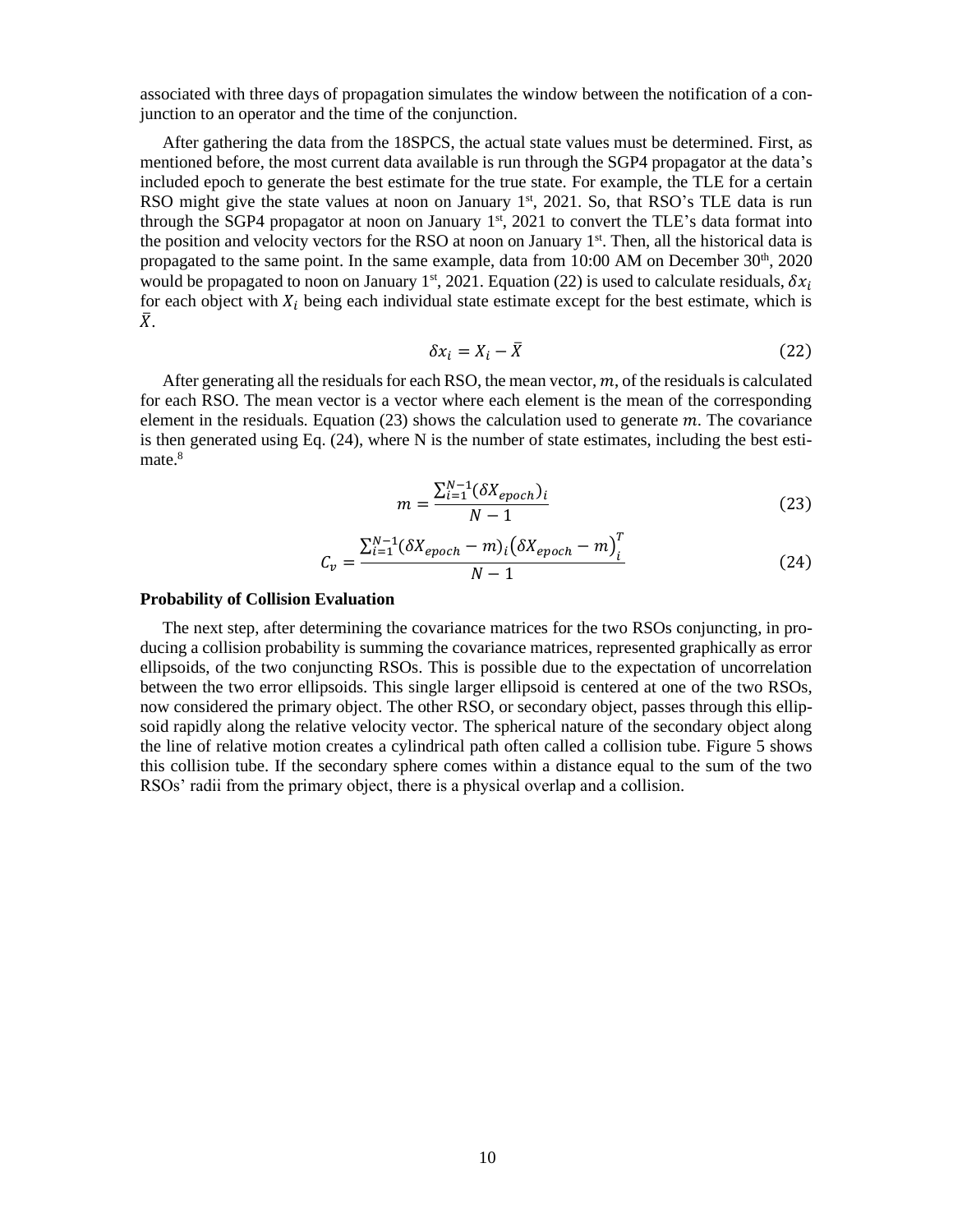

#### **Figure 5. Collision tube passing through combined covariance ellipsoid along relative velocity direction (adapted from [7]).**

Evaluating the three dimensional integral across the probability density function (PDF) within the collision tube produces  $P_c$ . The linear nature of the collision tube means the dimension along which the relative velocity vector lies can be decoupled. Meaning combined error ellipsoid and collision tube can be projected as an ellipse and circle respectively onto a plane normal to the path of the collision tube. This plane is called the encounter plane, and the projection is shown in Figure 6. The radius of the smaller circle, or combined spherical radius, is equal to the radius of the collision tube which is the sum of the radii of the spherical models of the two RSOs.



**Figure 6. Projection of collision tube and combined covariance ellipsoid onto Encounter Plane, reducing collision probability problem to two-dimensional integral (adapted from [7]).**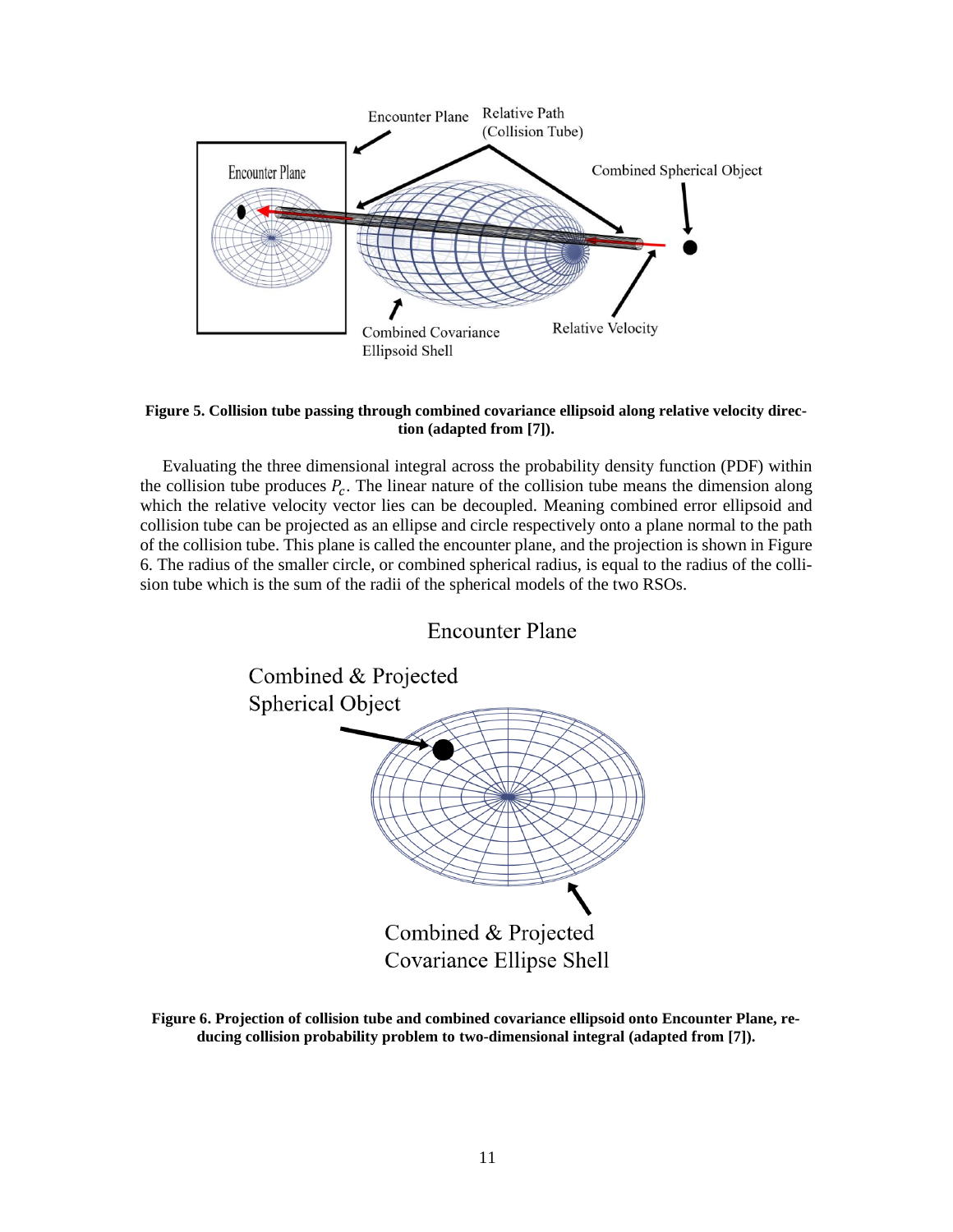To perform this projection, all relevant vectors are transformed into a coordinate frame in where the z direction is normal to the encounter frame or aligned with the relative velocity vector. This process first requires applying a rotation to align the z axis with the relative velocity vector. To achieve this projection, the  $z$  direction is ignored to transform everything into a two-dimensional problem on the encounter plane.

The rotation matrix for aligning the  $z$  direction with the relative velocity vector is given as

$$
R_{encounter} = [\hat{\iota}; \ \hat{r}; \hat{v}]^T
$$
\n(25)

where

$$
\hat{r} = \frac{\boldsymbol{r}_0}{\|\boldsymbol{r}_0\|}; \ \hat{v} = \frac{\boldsymbol{v}_0}{\|\boldsymbol{v}_0\|}; \ \hat{\imath} = \hat{r} \times \hat{v}
$$
\n(26)

and  $r_0$  and  $v_0$  are the relative position and velocity vectors at TCA. This rotation is then applied to the combined covariance matrix. This operation is simply matrix multiplication of three 3 by 3 matrices. Equation (27) shows how to apply a rotation matrix  $\bm{R}$  to a matrix  $\bm{M}$ .

 $M' = RMR^{-1}$  however, the inverse of a rotation matrix is its transpose, so  $M' = RMR^{T}(27)$ 

After rotating the covariance matrix, the third row and column are eliminated to give a twodimensional matrix representing the error ellipse in the encounter plane. When applying this transformation to the relative position vector, due to the definition of the rotation, the vector at TCA becomes a vector of the same magnitude solely along the  $y$  direction

This projection reduces the dimensionality of the PDF integral from three to two. Now,  $P_c$  is found by integrating the PDF of the error ellipse within the smaller circle that is the projection of the collision tube. This integral is evaluated at the time of closest approach (TCA). Equation (28) shows this two-dimensional integral in cartesian space.

$$
P_c = \frac{1}{2\pi\sigma_x\sigma_y} \int_{-OBI}^{OBI} \int_{-\sqrt{r^2 - x^2}}^{\sqrt{r^2 - x^2}} e^{-\frac{1}{2} \left[ \left(\frac{x - x_m}{\sigma_x}\right)^2 + \left(\frac{y - y_m}{\sigma_y}\right)^2 \right]} dy \, dx \tag{28}
$$

In this equation,  $x$  lies along the minor axis of the covariance ellipse,  $y$  lies along the major axis of the covariance ellipse,  $\sigma_x$  is the standard deviation of the positional uncertainty in the x direction,  $\sigma_y$  is the standard deviation in the y direction, OBJ is the combined spherical object's radius, and  $x_m$  and  $y_m$  are the components of the relative position vector at TCA in the x and y directions respectively.

To find  $\sigma_x$ ,  $\sigma_y$ ,  $x_m$ , and  $y_m$ , the covariance must be diagonalized. In its diagonal form,  $\sigma_x$  is the smaller of the two values on the diagonal and  $\sigma_{\gamma}$  is the larger one. Because the covariance matrix will always be two-dimensional, the diagonalization will not require much computation. The transformation matrix, composed of the eigenvectors of the covariance matrix is then used to transform the relative position vector to the diagonal basis. Equation (29) shows this process.

$$
C_{v,diagonal frame} = T^{-1}C_vT
$$
  
\n
$$
r_{diagonal frame} = T^{-1}r_{encounter plane}
$$
 (29)

However, in this case,  $T^{-1}$  can be substituted for  $T^{T}$  because the inverse of an orthogonal matrix is equal to its transpose, the eigenvalues of a symmetric matrix are orthogonal, and the covariance matrix will always be symmetric. This helps the collision probability computation run faster as the transpose of a matrix is trivial to find, while its inverse can take much more effort depending on the algorithm used, even for a two-dimensional square matrix.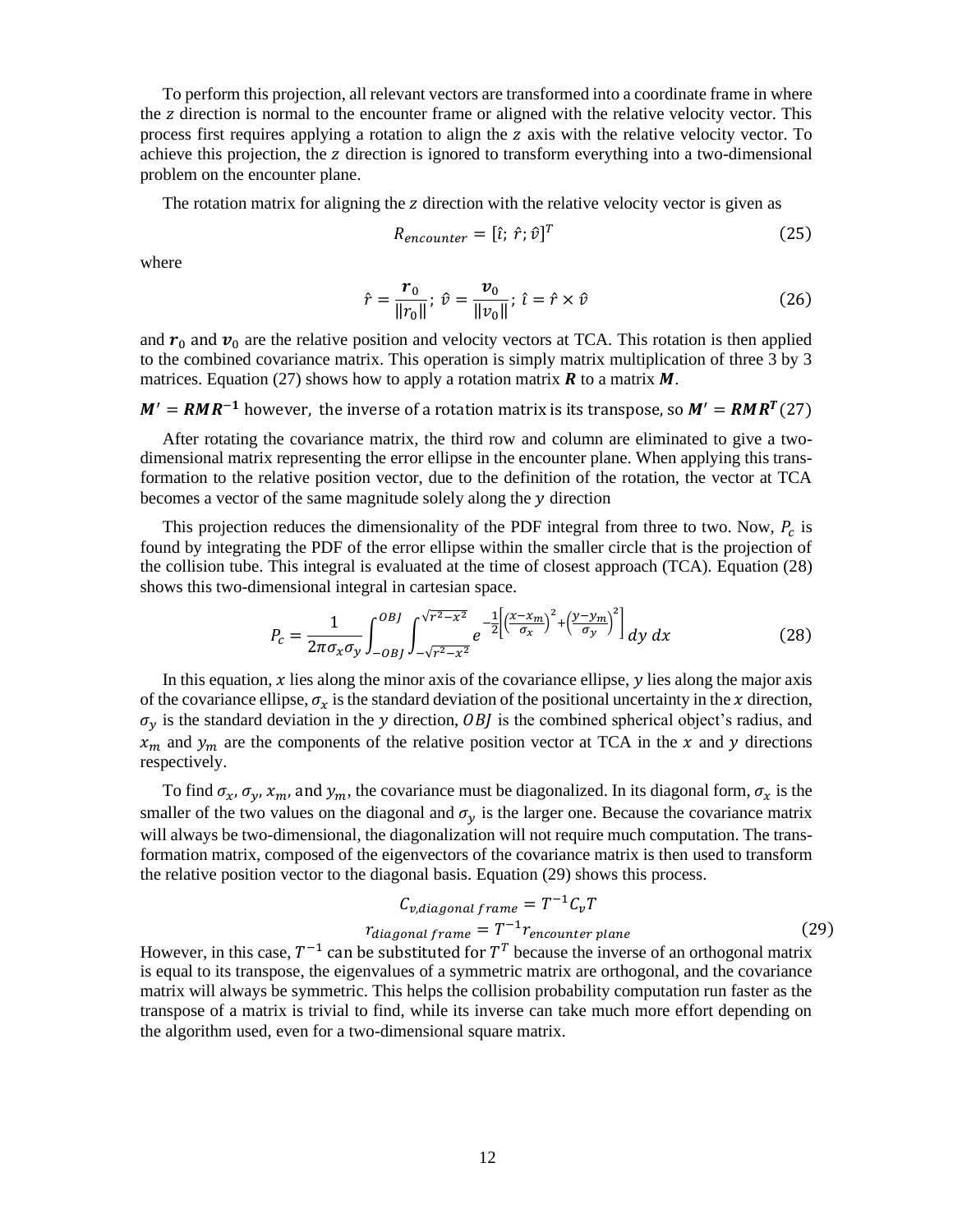After transforming the variables in the  $P_c$  integral to the correct form, the integral must be evaluated. First, another simplification is made to make evaluation of the integral easier. Using the error function, defined in Equation (30), the integral can be simplified to the single integral given in Equation (31).

$$
\operatorname{erf}(x) = \frac{2}{\sqrt{\pi}} \int_0^x e^{-t^2} dt \tag{30}
$$

$$
P_c = \frac{1}{\sqrt{8\pi}\sigma_x} \int_{-r}^{r} \left[ \text{erf}\left(\frac{y_m + \sqrt{r^2 - x^2}}{\sqrt{2}\sigma_y}\right) + \text{erf}\left(\frac{-y_m + \sqrt{r^2 - x^2}}{\sqrt{2}\sigma_y}\right) \right] e^{\frac{-(x + x_m)^2}{2\sigma_x^2}} dx \tag{31}
$$

To evaluate this integral, a version of Simpson's 1/3 rule is used, developed by Alfano.<sup>9</sup> First the odd-order terms are calculated using Equation (32), and the even-order terms are given in Equation (33). Finally, because testing shows Simpson's rule underestimates these integrals at the limits, a zeroth-order adjustment is used, given in Equation (34).

$$
y(x) = \sqrt{r^2 - x^2} \text{ and } dx = \frac{r^2}{2m}
$$
  
\n
$$
k_{odd} = 4 \sum_{i=1}^{k} \left[ erf\left(\frac{y_m + y(x)}{\sigma_y \sqrt{2}}\right) - erf\left(\frac{y_m - y(x)}{\sigma_y \sqrt{2}}\right) \right] \left[ e^{\frac{-(x_m + x)^2}{2\sigma_x^2}} + e^{\frac{-(x_m - x)^2}{2\sigma_x^2}} \right] \qquad (32)
$$
  
\nWhere  $x = (2i - 1) * dx - r$   
\n
$$
k_{even} = 2 \sum_{i=1}^{k-1} \left[ erf\left(\frac{y_m + y(x)}{\sigma_y \sqrt{2}}\right) - erf\left(\frac{y_m - y(x)}{\sigma_y \sqrt{2}}\right) \right] \left[ e^{\frac{-(x_m + x)^2}{2\sigma_x^2}} + e^{\frac{-(x_m - x)^2}{2\sigma_x^2}} \right] +
$$
  
\n
$$
2 \left[ erf\left(\frac{y_m + r}{\sigma_y \sqrt{2}}\right) - erf\left(\frac{y_m - r}{\sigma_y \sqrt{2}}\right) \right] e^{\frac{-x_m^2}{2\sigma_x^2}} \qquad (33)
$$

Where  $x = 2i * dx - r$ 

$$
k_0 = 2 \left[ \left[ erf \left( \frac{y_m + y(x)}{\sigma_y \sqrt{2}} \right) - erf \left( \frac{y_m - y(x)}{\sigma_y \sqrt{2}} \right) \right] \left[ e^{\frac{-(x_m + x)^2}{2\sigma_x^2}} + e^{\frac{-(x_m - x)^2}{2\sigma_x^2}} \right] \right]
$$
(34)

Where  $x = 0.015 dx - r$ 

 $P_c$  is then found by combining the expressions together using Equation (35). Additionally, numerical testing shows an optimal  $k$  for speed and accuracy can be determined using Equation (36), with a lower limit of 10 and an upper limit of 50.

$$
P_c = \frac{dx}{3\sqrt{8\pi}\sigma_x}(k_0 + k_{even} + k_{odd})
$$
\n(35)

$$
k = \text{int}\left(\frac{5r}{\min\left(\sigma_x, \sigma_y, \sqrt{x_m^2 + y_m^2}\right)}\right)
$$
(36)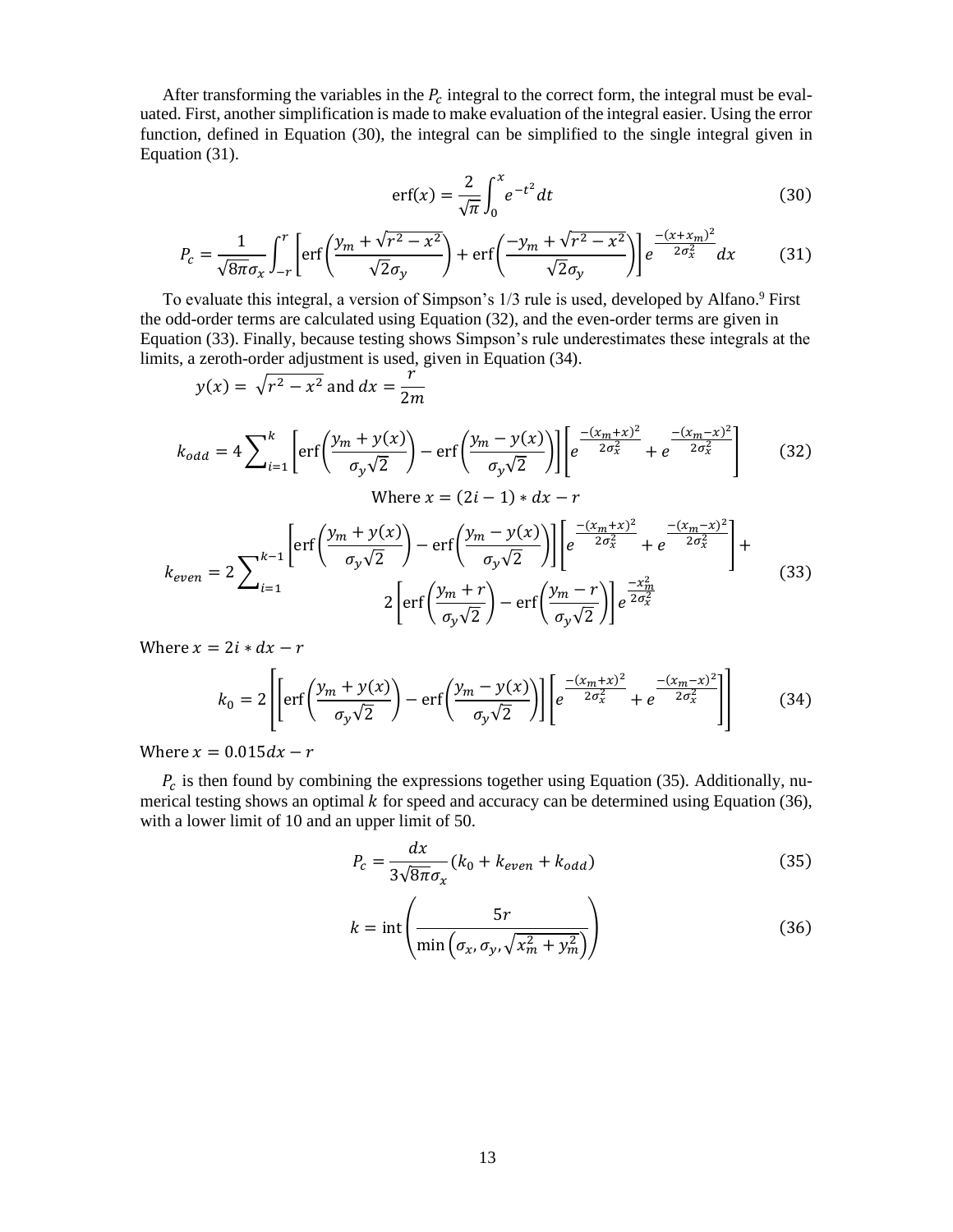## **SIMULATION FLOW**

The flow of the simulation is as follows:

- (1) Reads in the simulation input file. This file sets up the simulation. It includes data such as propagation window, propagation time step, options for conjunction detection and maneuvering, gives the file paths and the file names of the other input files, etc.
- (2) Reads in TLE ephemerides.
- (3) Reads in additional data files such as the Union of Concerned Scientists' Satellite Database (UCSSD) that lists attributes of active satellites, the NORAD Satellite Situation Report containing data on RSOs like country of origin, the European Space Agency DISCOS database containing physical dimensions of RSOs, etc. These attributes are saved for each RSO when available or updated.
- (4) Propagates all satellites in TLE input file through given propagation window and saves data to file.
- (5) If user requests, covariance matrix for each RSO is generated using the historical TLE ephemerides file.
- (6) If user requests conjunction detection and maneuvering, simulation begins looping through each time step in the propagation window.

For each time step:

- (7) State of each satellite is read in, and conjunction detection is run. If a conjunction is detected, the associated collision probability is calculated within the same function.
- $(8)$  If a conjunction is detected, and maneuvering is possible,<sup>\*</sup> the RSO $(s)$  to maneuver is/are determined based on the maneuvering rules defined by the user, e.g. if there are two active satellites, the user may want only one satellite to maneuver, or he may want both to maneuver half of the distance in opposite directions.
- (9) The sufficing routine is run to determine the magnitude of the maneuver, or maneuvers, that do not cause additional conjunctions.
- $(10)$  A maneuver, or maneuvers, with the magnitude(s) given by the sufficing function is implemented, and the new data replaces the old data in the file from the propagation step.
- (11) Steps 7 through 10 are repeated for each time step in the propagation window.
- (12) After all time steps have been analyzed, the conjunctions found, along with data associated with each conjunction, and the  $\delta v$  each RSO expended maneuvering throughout the time window are saved to output files.

This information is also represented below in Figure 7 as a flow chart.

<sup>\*</sup> For a maneuver to be possible, both the user must request that RSOs maneuver out of the way of conjunctions when possible in the setup file, and at least one of the RSOs involved in the conjunction must fit the user's definition of an RSO that is allowed or able to maneuver.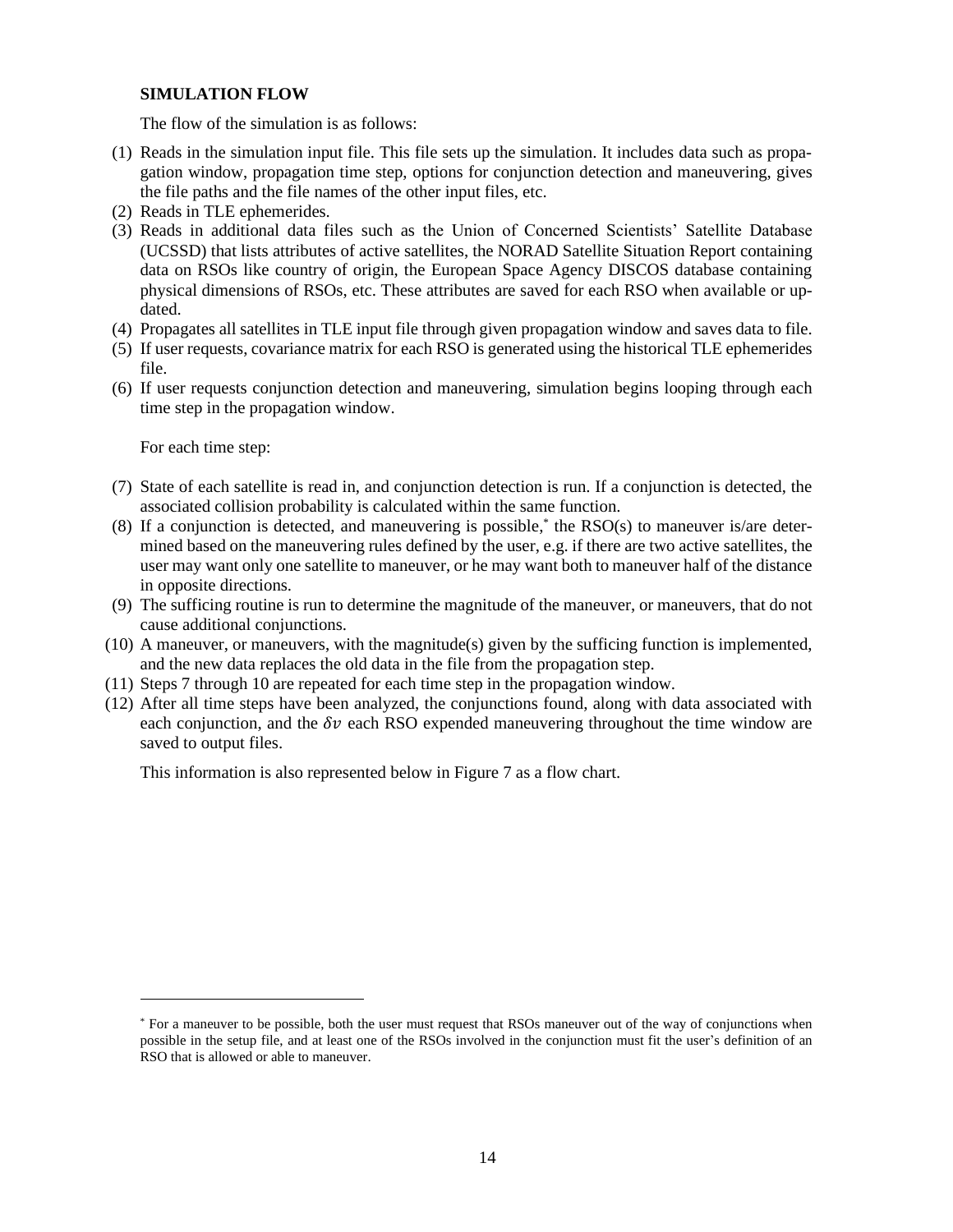

**Figure 7. Simulation Flow Chart.**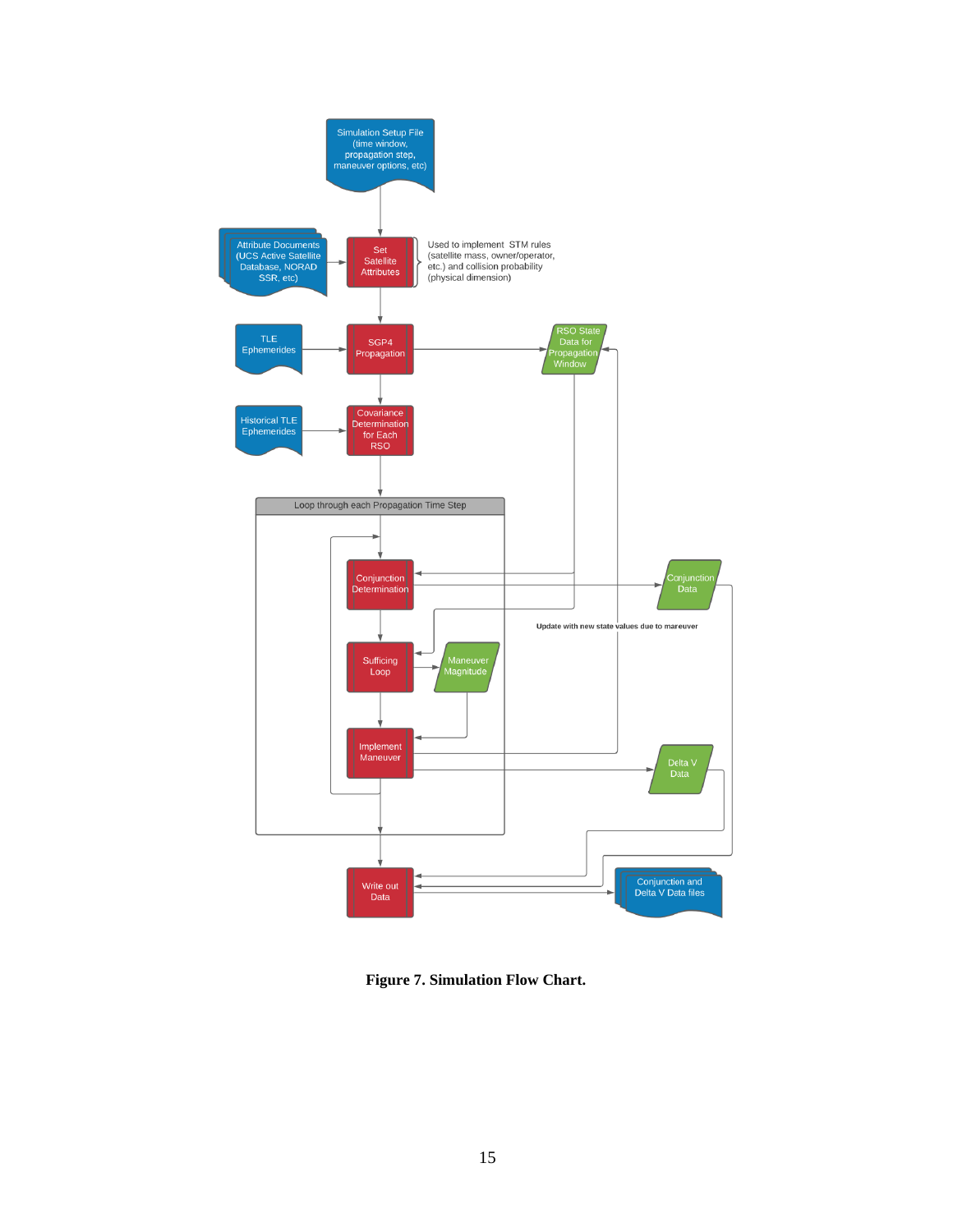#### **VERIFICATION**

Every aspect of the simulation, excluding SGP4 because its code was used without modification, was tested to verify it performed and produced results as expected.

#### **Conjunction Analysis**

To verify the simulation, the conjunction determination function was first checked against the Center for Space Standards and Innovation's (CSSI) Satellite Orbital Conjunction Reports Assessing Threatening Encounters in Space (SOCRATES).\* SOCRATES is a database providing information on possible conjunctions in orbit that looks forward approximately one week. It catalogs conjunctions with an  $R_{cr}$  of 5.0 kilometers. SOCRATES' online portal allows for searching its database for conjunctions involving specific RSOs using their NORAD catalog numbers or their names, but it does not offer the ability to obtain a copy of the entire database. So, a sample of conjunction found by the conjunction determination function had to be verified manually against SOCRATES. To do so, 120 random samples of the conjunctions determined by a simulation were chosen, and then the NORAD IDs of the two RSOs involved were entered into the SOCRATES portal. The TCA, range at TCA, and relative velocity at TCA were compared to that given by the simulation to ensure they matched. While this process verifies that the simulation is not overcounting conjunctions, it does not provide any data on whether the program is undercounting conjunctions. The number of conjunctions with an  $R_{cr}$  of 1.0 km, in one month, involving active satellites, using TLEs from November 3<sup>rd</sup>, was determined to be 4,228; similar to the estimated 4,000 according to the Space Data Center. 10

Additionally, the conjunction determination function was tested against artificial data. This required generating artificial TLEs known to produce a conjunction. For this, a program was written that takes input TLEs and produces output TLEs for fictional RSOs that will be at the same position as the RSOs of the input TLEs at a given time. The sets of RSOs with the same position were then given different velocity vectors to simulate most real conjunctions involving high relative velocities. This was done by propagating the input TLEs to the user-defined time, then producing an RSO with the same position, but a different velocity vector. This position and velocity state were converted to mean orbital elements using the method described above, and then formatted as a TLE. 120 TLEs were chosen randomly from the set of LEO TLEs provided by the 18SPCS. These TLEs were run through the program to produce 120 additional TLEs that should produce a conjunction with the original TLEs. The two sets of TLEs were combined and run through the conjunction determination function to ensure it detected each of the conjunctions.

#### **Implementing Maneuvers**

Next, to test the maneuvering routing was functioning correctly, the algorithm to determine mean elements was tested. The aforementioned program also involved a self-checking mechanism. After it produced an artificial TLE, it would read in that TLE and propagate the RSO to the given time to ensure the position and velocity matched the desired position and velocity that was input into the mean element algorithm.

The second part to test was that the implementation of an initial maneuver, the one with  $\phi_0$  as its phasing angle, was sufficient to avoid the conjunction the maneuver was intended to avoid. This simply required running a conjunction check at the TCA of the original conjunction between the two RSOs after at least one of them maneuvered to ensure they no longer were within the  $R_{cr}$  or

<sup>\*</sup> https://celestrak.com/SOCRATES/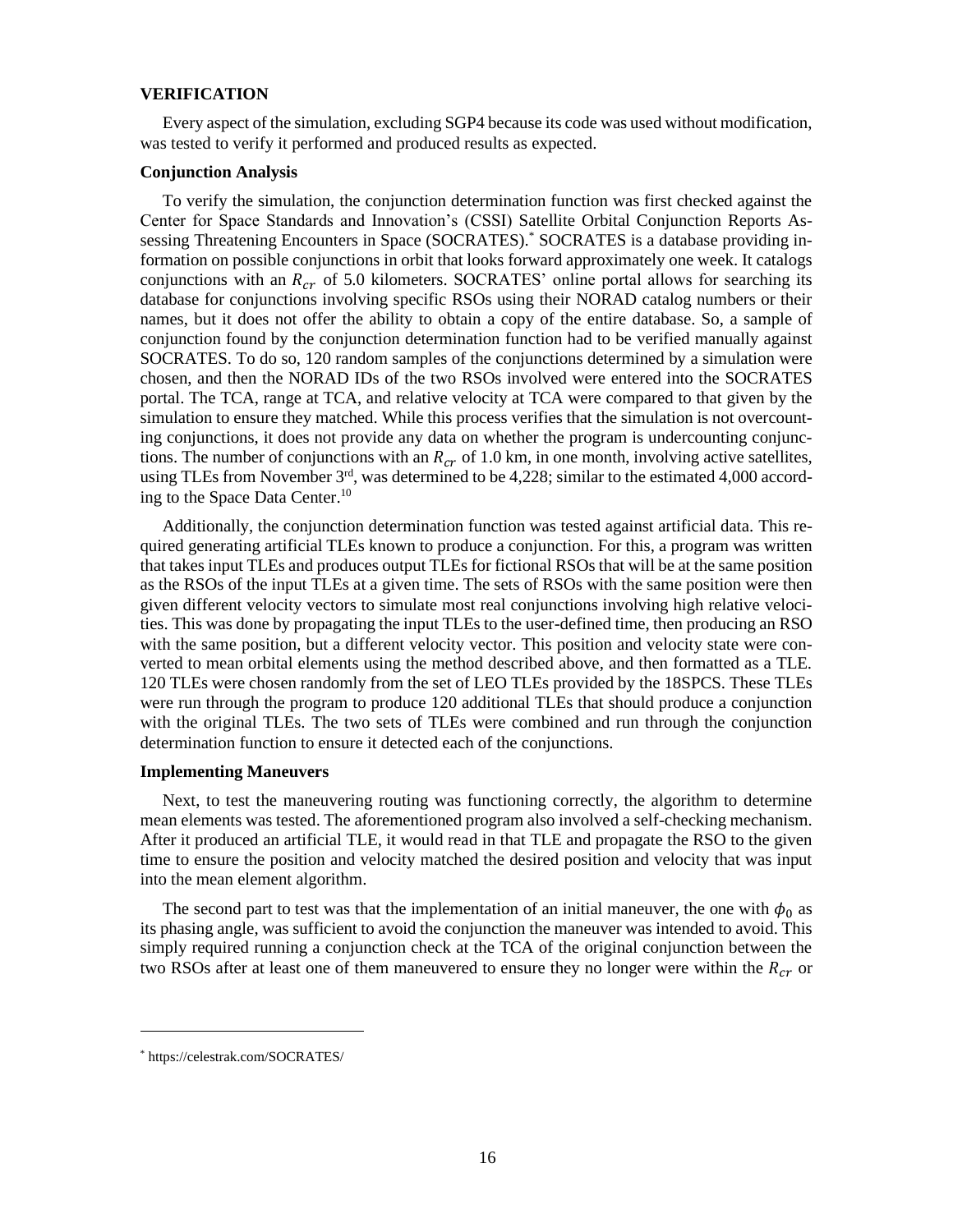produced a conjunction with a probability of collision  $\geq$  the minimum probability defined in the user input.

Finally, the sufficing routine needed to be verified. Because the maneuvers implemented by the simulation are not performed by any real satellite operators, artificial data needed to be used. To do this, the program from the conjunction analysis section was utilized again. First, it produced TLEs that would result in a conjunction with the given TLEs like before. Then this data was run through the simulation to implement the initial maneuvers to avoid the first-level conjunctions. The state data of the maneuvered satellites was input into the same program to produce another TLE for an RSO that would conjunct with one of the maneuvering satellites while it maneuvered. Then the data including the two artificial TLEs for every real TLE was run through the simulation again to determine if the sufficing check resulted in a maneuver that avoided both artificial conjunctions.

#### **Collision Probability**

Because there is no large database that uses the same method as the one described above to calculate probability of collision for a large number of real conjunctions, another random sample of conjunctions was manually tested. For each sample, the entire process was checked by hand to ensure the covariance matrices for the two RSOs were correct and the estimate of the two-dimensional integral matched the results given by MATLAB's "integral2" double numerical integrator with a relative tolerance of 1E-10.

#### **INITIAL RESULTS**

Below are some initial results produced by runs of the simulation for different STM test cases.

## **Worst-case Scenario**

The first simulation cases consisted of a set of runs to show the worst possible scenario. In this case none of the RSOs maneuver to avoid conjunctions. This is worse than the current environment on-orbit as some operators do choose to avoid possible collisions.<sup>11</sup> However, there is no requirement to maneuver under current policy. Because operators decide if and when to maneuver to avoid conjunctions, there is no real-life baseline to which the simulation can be compared. This worstcase scenario, or the scenario in which no satellites maneuver to avoid conjunctions, is used as a baseline since there are currently no clear guidelines as to how and when an operator must maneuver.

The worst-case scenario was run with a  $R_{cr}$  of 5.0 kilometers. The TLE ephemerides were obtained from the 18SPCS on April  $7<sup>th</sup>$ , 2021. Only RSOs in LEO as defined by the 18SPCS, an RSO with a mean motion greater than 11.25 revolutions per day and eccentricity less than 0.25, were provided as inputs to the simulation. The propagation window was a period of thirty days starting on March  $22<sup>nd</sup>$ ,  $2021$  and ending on April  $21<sup>st</sup>$ ,  $2021$  with a time step of 2 minutes. Table 1 shows the results for this scenario.

|   |  | Table 1. Results from Worst-Case Scenario Run. |
|---|--|------------------------------------------------|
| . |  |                                                |

| <b>Total Number of Conjunctions</b>                                  | 427,502 |
|----------------------------------------------------------------------|---------|
| Average Probability of Collision across the 5.65E-09<br>Conjunctions |         |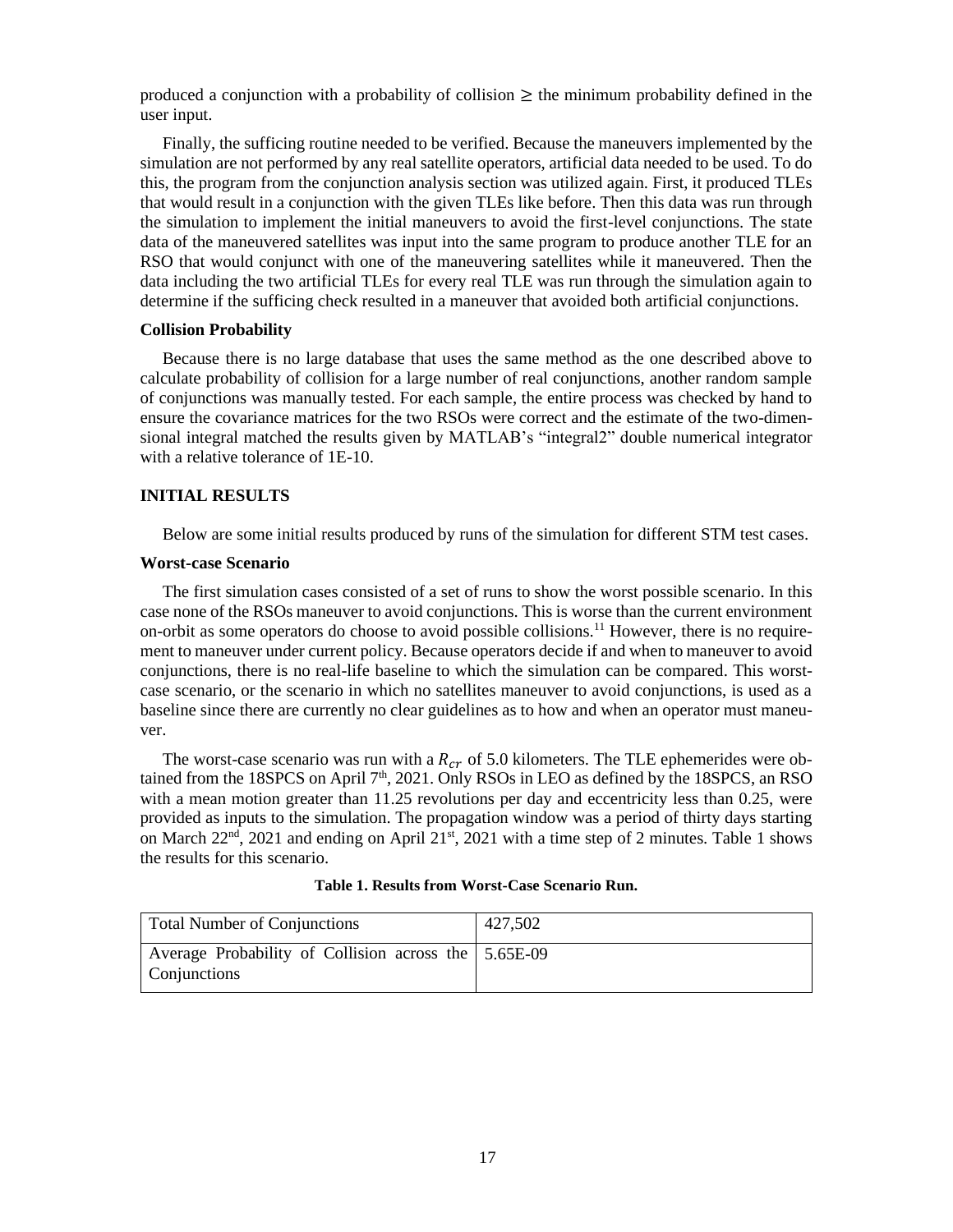## **Best-Case Scenario**

The next scenario tested was the best possible scenario. This included a case in which every single conjunction involving at least one active satellite, as defined by the UCSSD, maneuvered to avoid those conjunctions. Table 2 shows the results from this scenario. For this case, the simulation parameters were the same as mentioned above. There were some additional parameters, however. The notification window, or the propagation time used to calculate the covariance matrices, was 3 days, and every maneuver was initiated 2 days before the TCA.

| <b>Total Number of Conjunctions</b>                                                          | 427,698                        |
|----------------------------------------------------------------------------------------------|--------------------------------|
| Average Probability of Collision across the<br>Conjunctions                                  | 5.70E-09                       |
| Number of Conjunctions Involving at least 1<br><b>Active Satellite</b>                       | 86,542                         |
| Average Probability of Collision for Conjunc-<br>tions involving at least 1 Active Satellite | $2.72E-06$                     |
| Average Delta V Required for Satellites in-<br>volved in at least 1 Conjunction              | 5.25E-05 kilometers per second |

#### **Table 2. Result from Best-Case Scenario Run.**

## **STM Test Case**

Because university satellites are usually small, lack any propulsion system, and are usually owned by a non-profit entity, it is assumed these RSOs will be exempt from maneuver requirements. For this scenario, satellites defined as university or institute owned were considered nonactive satellites. This case was used to compare total conjunctions with and without university satellites to determine realistic expectations of future operators.

The input parameters for the simulation are the same 1-month propagation window as above with the same propagation time step and the same input ephemerides. The  $R_{cr}$  was set to 2.5 kilometers with a notification window of 3 days and a maneuver time of 2 days before the conjunction. Table 3 below shows the results for this scenario.

| <b>Total Number of Conjunctions</b>                                                          | 63526                          |
|----------------------------------------------------------------------------------------------|--------------------------------|
| Average Probability of Collision across the<br>Conjunctions                                  | 2.11E-06                       |
| Number of Conjunctions Involving at least 1<br><b>Active Satellite</b>                       | 3,957                          |
| Average Probability of Collision for Conjunc-<br>tions involving at least 1 Active Satellite | $4.66E-06$                     |
| Average Delta V Required for Satellites in-<br>volved in at least 1 Conjunction              | 2.03E-04 kilometers per second |

#### **Table 3. Result from Best-Case Scenario Run.**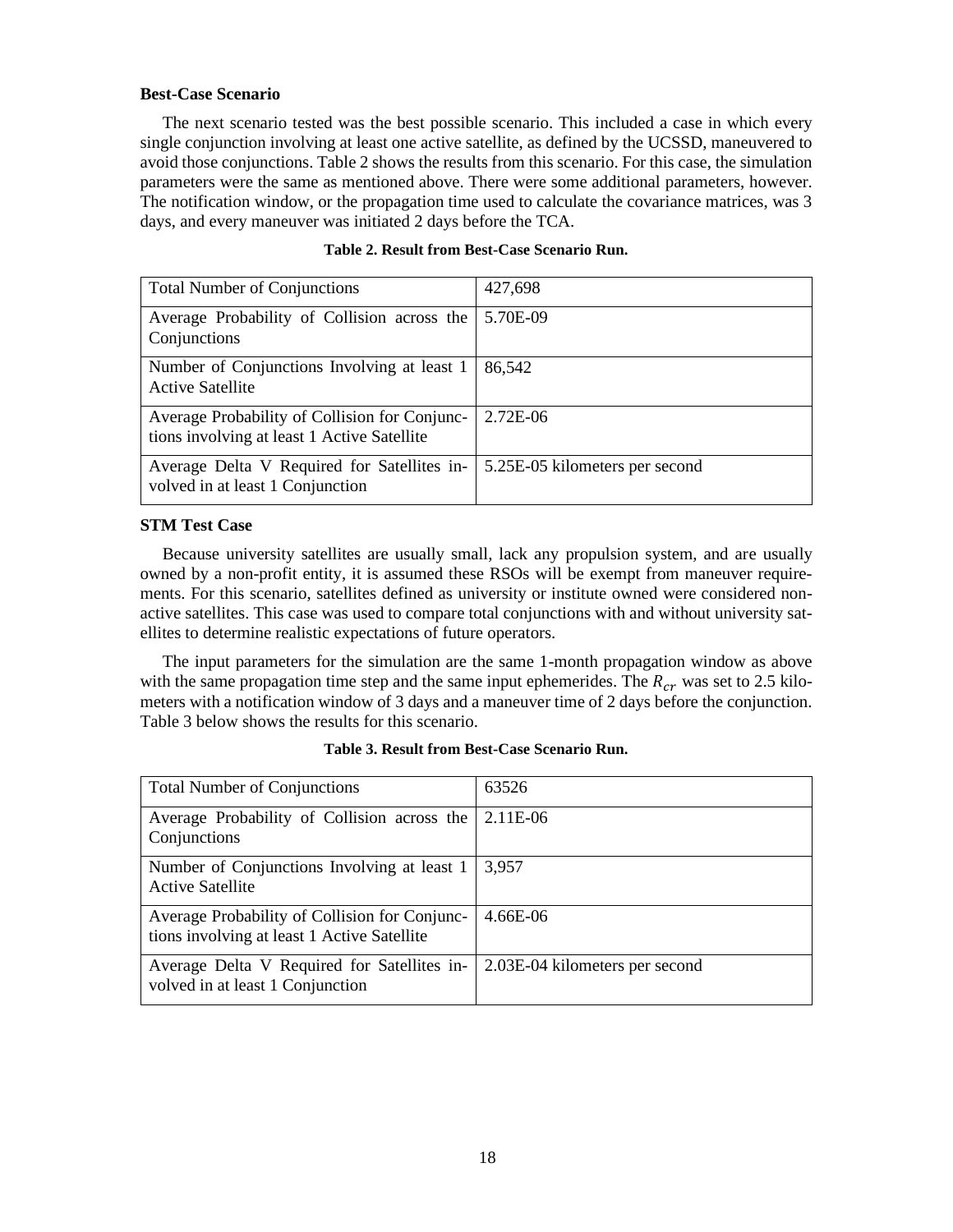#### **CONCLUSION**

In the effort to develop possible STM frameworks to help preserve the space environment, a method of rigorously testing the implications of such a framework is necessary. This work discusses development of a simulation to assist in the analysis of proposed STM frameworks. To be useful in this effort, the simulation includes a number of features required to produce the data needed. It combines a method of determining the state of RSOs at any time, a method to determine conjunctions between two RSOs, which can be defined by either the range of closest-approach or probability of collision, and a method to maneuver RSOs out of harm's way. The combination of these features allows for the collection of data such as: the number of conjunctions before the implementation of proposed STM policies, features of those conjunctions like their TCA, range at TCA, relative velocity at TCA, the number of conjunctions that a proposed STM regime would prevent, the  $\delta v$  each RSO capable of maneuvering would need to expend to maintain compliance with an STM policy of interest, and more. Additionally, this simulation has the flexibility to test future space environments with many more RSOs as more actors become involved in space and large constellations of satellites are developed and deployed. Finally, the simulation implements a framework with tools for the implementation of unique and inventive STM policy proposals.

## **ACKNOWLEDGEMENTS**

We would like to thank the Georgia Tech 2020 Small Bets Seed Grant for providing funding for this research. We would also like to thank the Georgia Tech Partnership for an Advanced Computing Environment (PACE) for the computing resources that allowed us to run and test our tool.